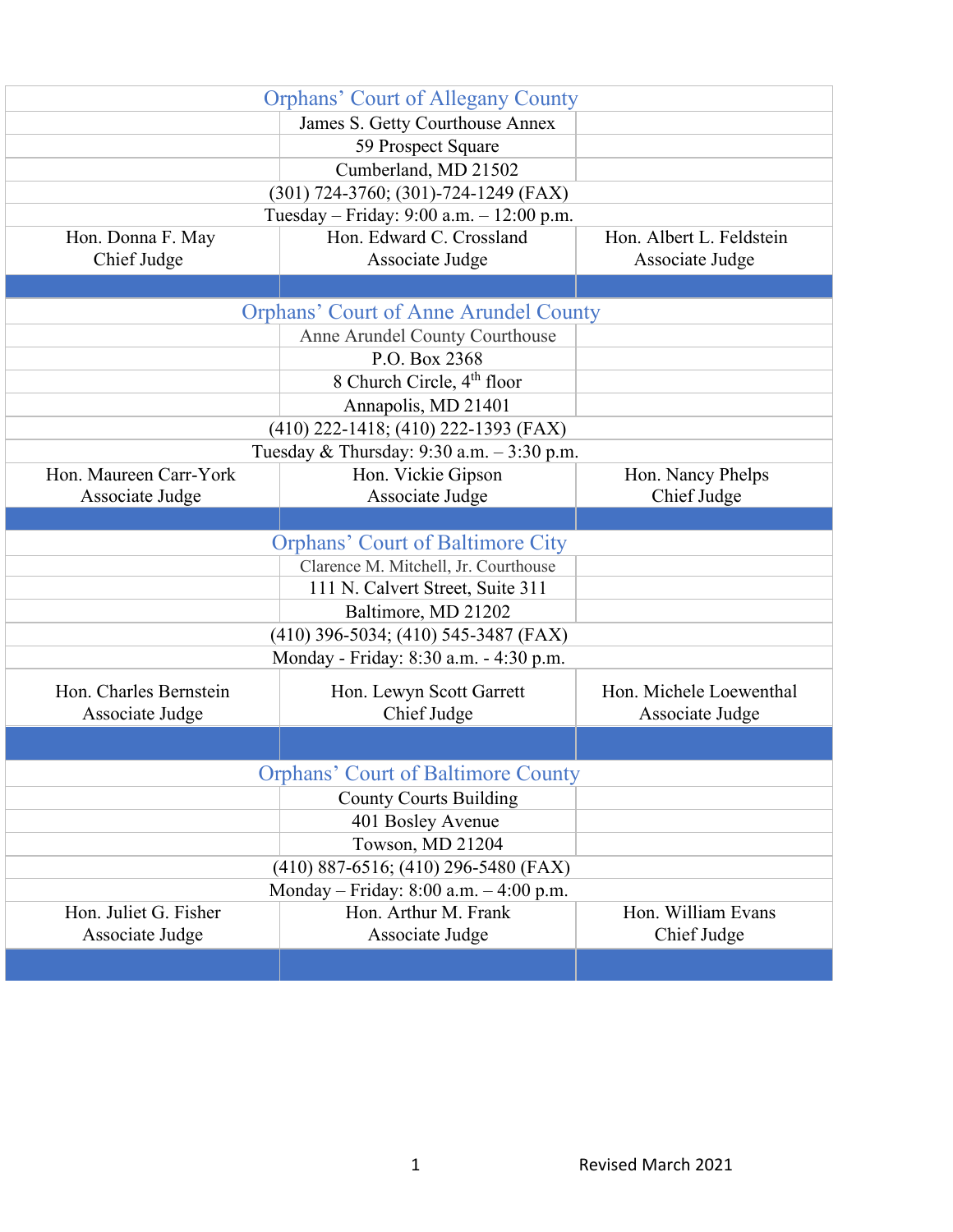|                           | <b>Orphans' Court of Calvert County</b>     |                       |
|---------------------------|---------------------------------------------|-----------------------|
|                           | <b>Calvert County Courthouse</b>            |                       |
|                           | 175 Main Street                             |                       |
|                           | Prince Frederick, MD 20678                  |                       |
|                           | $(410)$ 535-0121; $(410)$ 414-3952 (FAX)    |                       |
|                           | Every Tuesday: 9:00 a.m. - Noon             |                       |
| Hon. Thomas M. Pelagatti  | Hon. Theodore P. LeBlanc                    | Hon. Leslie M. Downs  |
| Associate Judge           | Associate Judge                             | Chief Judge           |
|                           |                                             |                       |
|                           | <b>Orphans' Court of Caroline County</b>    |                       |
|                           | Courthouse                                  |                       |
|                           | P.O. Box 416                                |                       |
|                           | 109 Market Street, Room 119                 |                       |
|                           | Denton, MD 21629                            |                       |
|                           | (410) 479-0717; (410) 479-4983 (FAX)        |                       |
|                           | Every Tuesday: 10:00 a.m. - Noon            |                       |
| Hon. Ellery Adams         | Hon. Ron Fearins                            | Hon. Jeffrey Porter   |
| Associate Judge           | Chief Judge                                 | Associate Judge       |
|                           |                                             |                       |
|                           |                                             |                       |
|                           | <b>Orphans' Court of Carroll County</b>     |                       |
|                           | <b>Courthouse Annex</b>                     |                       |
|                           | 55 North Court Street, Room 124             |                       |
|                           | Westminster, MD 21157                       |                       |
|                           | $(410)$ 386-2086; $(410)$ 876-0657 (FAX)    |                       |
|                           | Monday & Tuesday: $9:00$ a.m. $-3:00$ p.m.  |                       |
| Hon. Donald B. Sealing II | Hon. Charles Coles                          | Hon. Margaret R. Bair |
| Associate Judge           | Chief Judge                                 | Associate Judge       |
|                           |                                             |                       |
|                           | <b>Orphans' Court of Cecil County</b>       |                       |
|                           | <b>Circuit Court Courthouse</b>             |                       |
|                           | P.O. Box 468                                |                       |
|                           | 129 East Main Street, Suite 102             |                       |
|                           | Elkton, MD 21922 - 0468                     |                       |
|                           | (410) 996-5330; (410) 996-1039 (FAX)        |                       |
|                           | Every Tuesday: 9:00 a.m. - until completed. |                       |
| Hon. Carolyn Crouch       | Hon. Robert Amato                           | Hon. William Harris   |
| Chief Judge               | Associate Judge                             | Associate Judge       |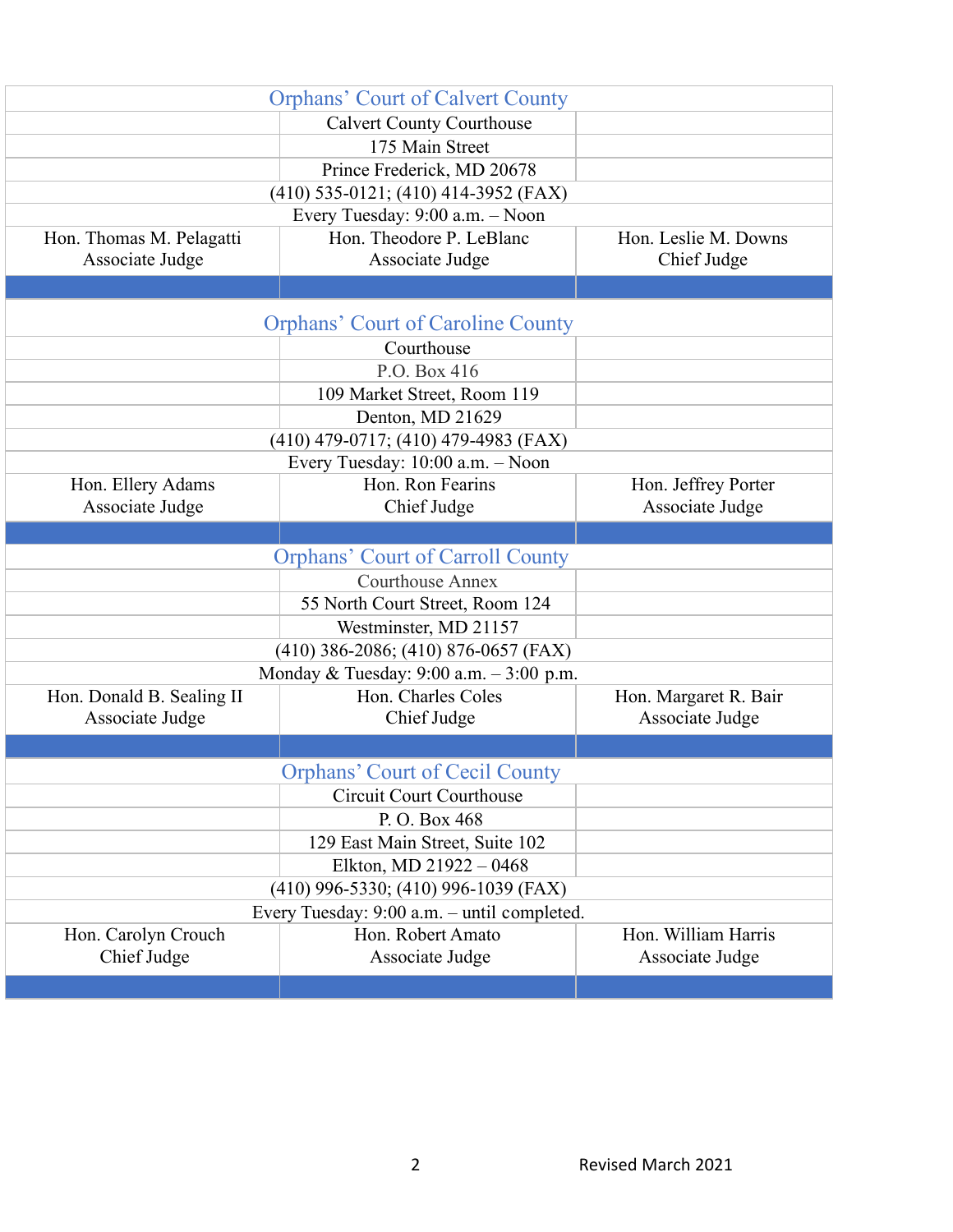|                     | <b>Orphans' Court of Charles County</b>      |                          |
|---------------------|----------------------------------------------|--------------------------|
|                     | <b>Charles County Courthouse</b>             |                          |
|                     | P.O. Box 3080                                |                          |
|                     | 11 Washington Avenue                         |                          |
|                     | LaPlata, MD 20646                            |                          |
|                     | (301) 932-3345; (301) 932-3349 (FAX)         |                          |
|                     | Every Tuesday: 9:00 a.m. - 3:00 p.m.         |                          |
| Hon. Darlene Breck  | Hon. Reginold Kearney                        | Hon. William John Dotson |
| Chief Judge         | Associate Judge                              | Associate Judge          |
|                     |                                              |                          |
|                     | <b>Orphans' Court of Dorchester County</b>   |                          |
|                     | Courthouse                                   |                          |
|                     | 206 High Street                              |                          |
|                     | Cambridge, MD 21613                          |                          |
|                     | (410) 228-4181; (410) 228-4988 (FAX)         |                          |
|                     | Every Tuesday: 2:00 p.m. - 4:00 p.m.         |                          |
| Hon. Calvin Travers | Hon. George R. Ames, Jr.                     | Hon. Carolyn I. Todd     |
| Chief Judge         | Associate Judge                              | Associate Judge          |
|                     |                                              |                          |
|                     | <b>Orphans' Court of Frederick County</b>    |                          |
|                     | Courthouse                                   |                          |
|                     | 100 West Patrick Street                      |                          |
|                     | Frederick, MD 21701                          |                          |
|                     | $(301)$ 600-6565; (301) 600-6580 (FAX)       |                          |
|                     | Tuesday & Thursday: 9:00 a.m. - Noon         |                          |
| Hon. Mary Rolle     | Hon. Bonnie Nicholson                        | Hon. Douglas Browning    |
| Chief Judge         | Associate Judge                              | Associate Judge          |
|                     |                                              |                          |
|                     | <b>Orphans' Court of Garrett County</b>      |                          |
|                     | Old Courthouse                               |                          |
|                     | 313 East Alder Street, Room 103              |                          |
|                     | Oakland, MD 21550                            |                          |
|                     | (301) 334-1999; (301) 334-1984 (FAX)         |                          |
|                     | Every Tuesday: 10:00 a.m. - until completed. |                          |
| Hon. Dan Duggan     | Hon. Frederick Sanders                       | Hon. Jack Rush Turney    |
| Chief Judge         | Associate Judge                              | Associate Judge          |
|                     |                                              |                          |
|                     | <b>Orphans' Court of Harford County</b>      |                          |
|                     | Harford County Court House                   |                          |
|                     | 20 W. Courtland Street, Room 304             |                          |
|                     | Bel Air, MD 21014                            |                          |
|                     | (410) 638-3275; (410) 893-3177 (FAX)         |                          |
|                     | <b>Rotating Circuit Court Judges</b>         |                          |
|                     |                                              |                          |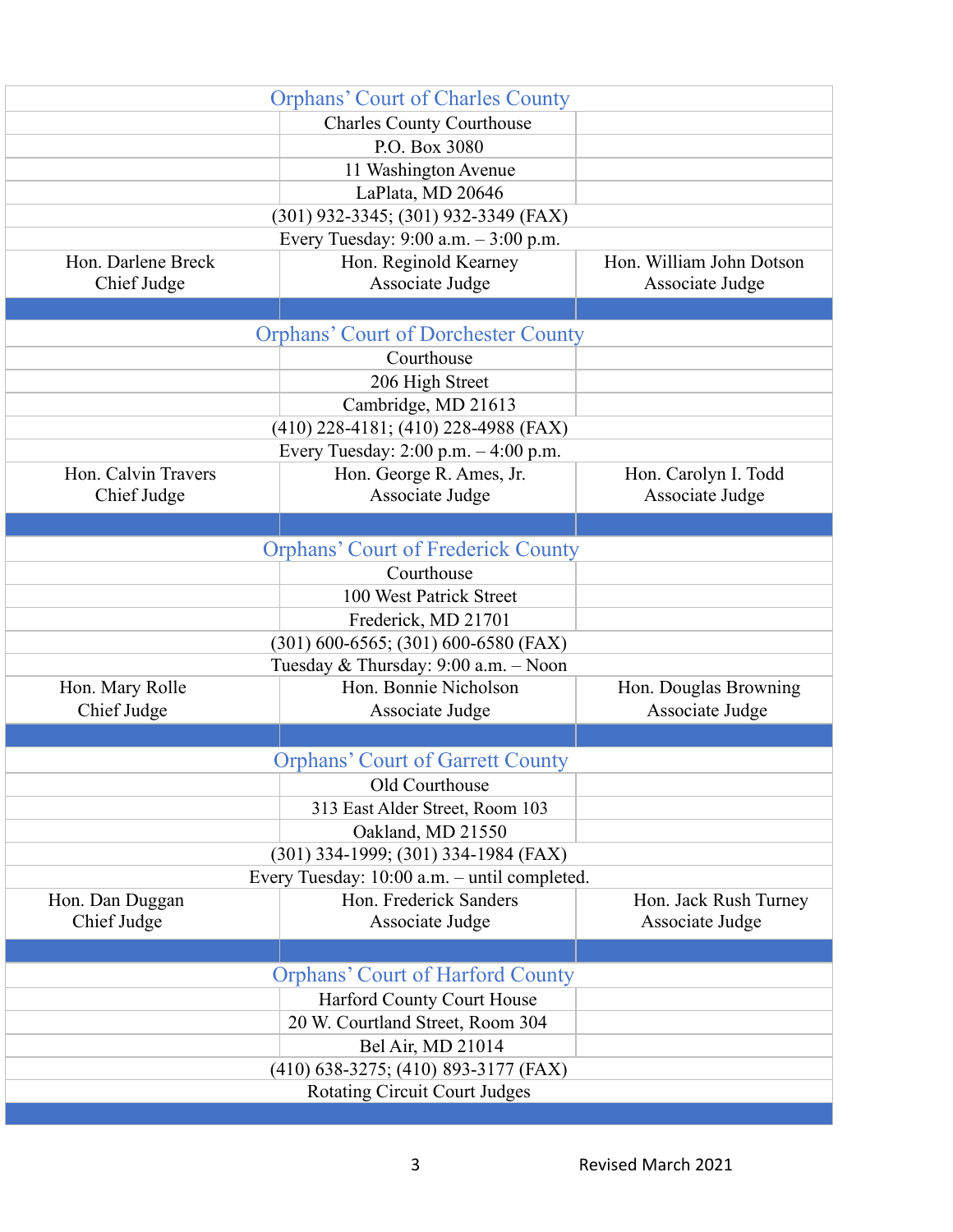|                                               | <b>Orphans' Court of Howard County</b>          |                          |  |
|-----------------------------------------------|-------------------------------------------------|--------------------------|--|
|                                               | <b>Howard County Courthouse</b>                 |                          |  |
|                                               | 8360 Court Avenue                               |                          |  |
|                                               | Ellicott City, MD 21043                         |                          |  |
|                                               | $(410)$ 313-2133; $(410)$ 313-3409 (FAX)        |                          |  |
| Every Wednesday: 9:30 a.m. - until completed. |                                                 |                          |  |
| Hon. Anne L Dodd                              | Hon. Elizabeth A. Fitch                         | Hon. Leslie Smith Turner |  |
| Chief Judge                                   | Associate Judge                                 | Associate Judge          |  |
|                                               |                                                 |                          |  |
|                                               | <b>Orphans' Court of Kent County</b>            |                          |  |
|                                               | George B. Rasin, Jr. Courthouse                 |                          |  |
|                                               | 103 N Cross Street                              |                          |  |
|                                               | Chestertown, MD 21620                           |                          |  |
|                                               | $(410)$ 778-7466; $(410)$ 778-7465 (FAX)        |                          |  |
|                                               | Every Tuesday: 10:30 a.m. - Noon                |                          |  |
| Hon. Elroy G. Boyer, Jr.                      | Hon. Elizabeth E. Carroll                       | <b>VACANT</b>            |  |
| Chief Judge                                   | Associate Judge                                 |                          |  |
|                                               |                                                 |                          |  |
|                                               | <b>Orphans' Court of Montgomery County</b>      |                          |  |
|                                               | Judicial Center                                 |                          |  |
|                                               | Room 322                                        |                          |  |
|                                               | 50 Maryland Avenue                              |                          |  |
|                                               | Rockville, MD 20850-2397                        |                          |  |
|                                               | (240) 777-9600; (240) 777-9602 (FAX)            |                          |  |
| <b>Rotating Circuit Court Judges</b>          |                                                 |                          |  |
|                                               |                                                 |                          |  |
|                                               | <b>Orphans' Court of Prince George's County</b> |                          |  |
|                                               | Prince George's County Courthouse               |                          |  |
|                                               | P.O. Box 1729                                   |                          |  |
|                                               | 14735 Main Street, #D4001                       |                          |  |
|                                               | Upper Marlboro, MD 20773                        |                          |  |
|                                               | clee@registers.maryland.gov                     |                          |  |
|                                               | (301) 952-3790; (301) 952-4489 (FAX)            |                          |  |
| Monday - Friday 8:30 a.m. - 4:30 p.m.         |                                                 |                          |  |
| Hon. Wendy A. Cartwright                      | Hon. Athena Malloy Groves                       | Hon. Vicky L. Ivory-Orem |  |
| Chief Judge                                   | Associate Judge                                 | Associate Judge          |  |
|                                               |                                                 |                          |  |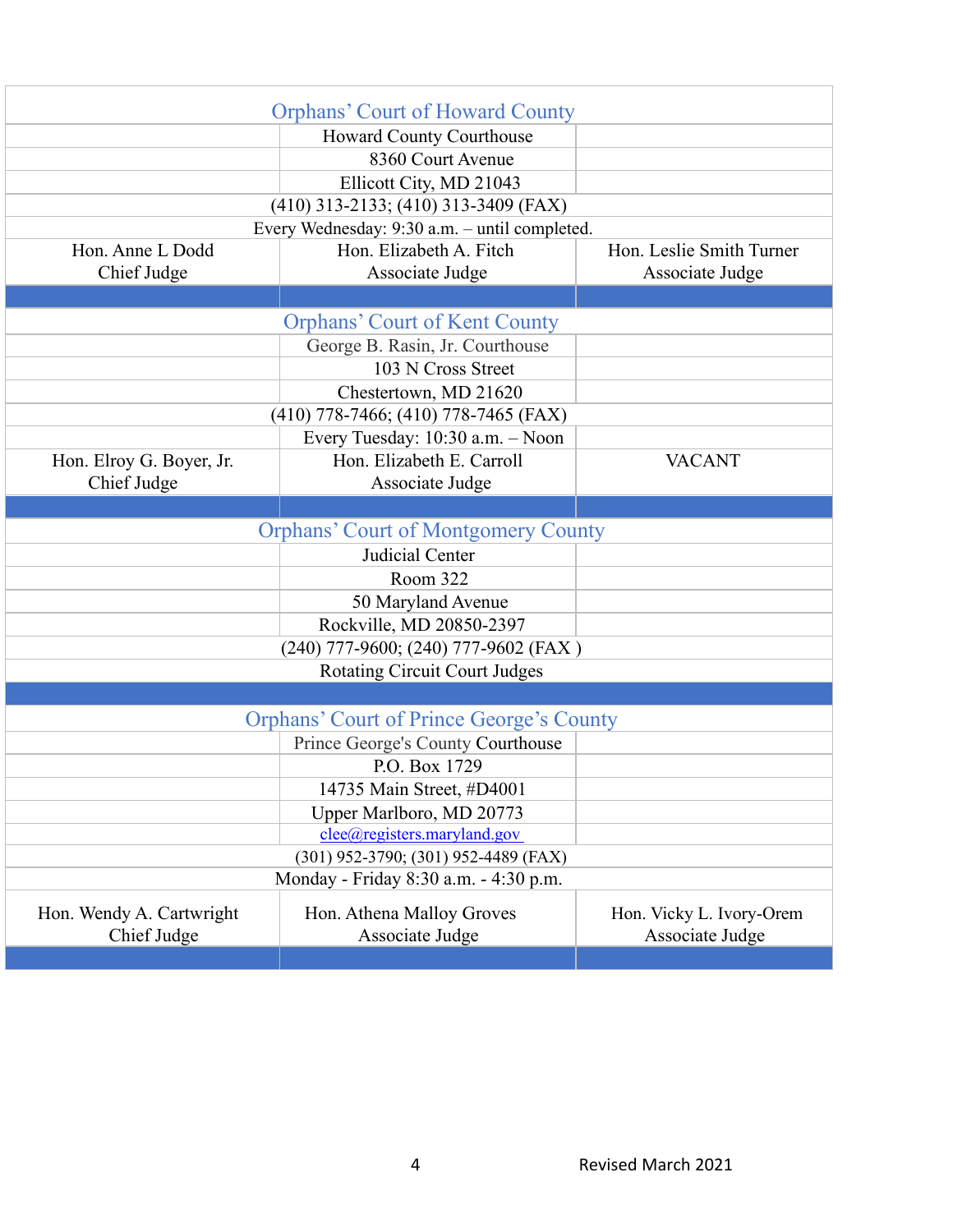| <b>Orphans' Court of Queen Anne's County</b> |                                                                |                                          |
|----------------------------------------------|----------------------------------------------------------------|------------------------------------------|
|                                              | P.O. Box 59                                                    |                                          |
|                                              | 107 North Liberty Street                                       |                                          |
|                                              | The Liberty Building                                           |                                          |
|                                              | Centreville, MD 21617                                          |                                          |
|                                              | $(410)$ 758-0585; $(410)$ 758-4408 (FAX)                       |                                          |
|                                              | Every Tuesday: 9:00 a.m. - Noon                                |                                          |
| Hon. Thomas M. Walsh                         | Hon. Kimberly J. Cascia                                        | Hon. Eric S. Wargotz                     |
| Associate Judge                              | Chief Judge                                                    | Associate Judge                          |
|                                              |                                                                |                                          |
|                                              | <b>Orphans' Court of St. Mary's County</b>                     |                                          |
|                                              | John Hanson Briscoe Circuit Courthouse                         |                                          |
|                                              | P.O. Box 602                                                   |                                          |
|                                              | 41605 Courthouse Drive                                         |                                          |
|                                              | Leonardtown, MD 20650                                          |                                          |
|                                              | $(301)$ 475-5566; (301) 475-4968(FAX)                          |                                          |
|                                              | $2nd$ & 4 <sup>th</sup> Tuesday: 10:00 a.m. - until completed. |                                          |
| Hon. Albert R. Babcock                       | Hon. William Mattingly                                         | Hon. Michael R. White                    |
| Associate Judge                              | Associate Judge                                                | Chief Judge                              |
|                                              |                                                                |                                          |
|                                              | <b>Orphans' Court of Somerset County</b>                       |                                          |
|                                              | <b>Somerset County Courthouse</b>                              |                                          |
|                                              | 30512 Prince William Street                                    |                                          |
|                                              |                                                                |                                          |
|                                              |                                                                |                                          |
|                                              | Crisfield, MD 21853                                            |                                          |
|                                              | $(888) 758 - 0039$                                             |                                          |
|                                              | $(410)$ 651-1696; $(410)$ 651-3873 (FAX)                       |                                          |
|                                              | Every Tuesday: $10.00 - 1:00$ p.m.                             |                                          |
| Hon. Robert F. McCready                      | Hon. Libby M. Hall                                             | Hon. Kathleen L. Crossan                 |
| Associate Judge                              | Chief Judge                                                    | Associate Judge                          |
|                                              |                                                                |                                          |
|                                              | <b>Orphans' Court of Talbot County</b>                         |                                          |
|                                              | <b>Talbot County Courthouse</b>                                |                                          |
|                                              | 11 North Washington Street                                     |                                          |
|                                              | Easton, MD 21601                                               |                                          |
|                                              | $(410)$ -770-6700; $(410)$ 822-5452 (FAX)                      |                                          |
|                                              | Every Tuesday: 10:00 a.m. - Noon                               |                                          |
| Hon. Paul S. Carroll<br>Chief Judge          | Hon. John F. Hall<br>Associate Judge                           | Hon. David J. Wheeler<br>Associate Judge |